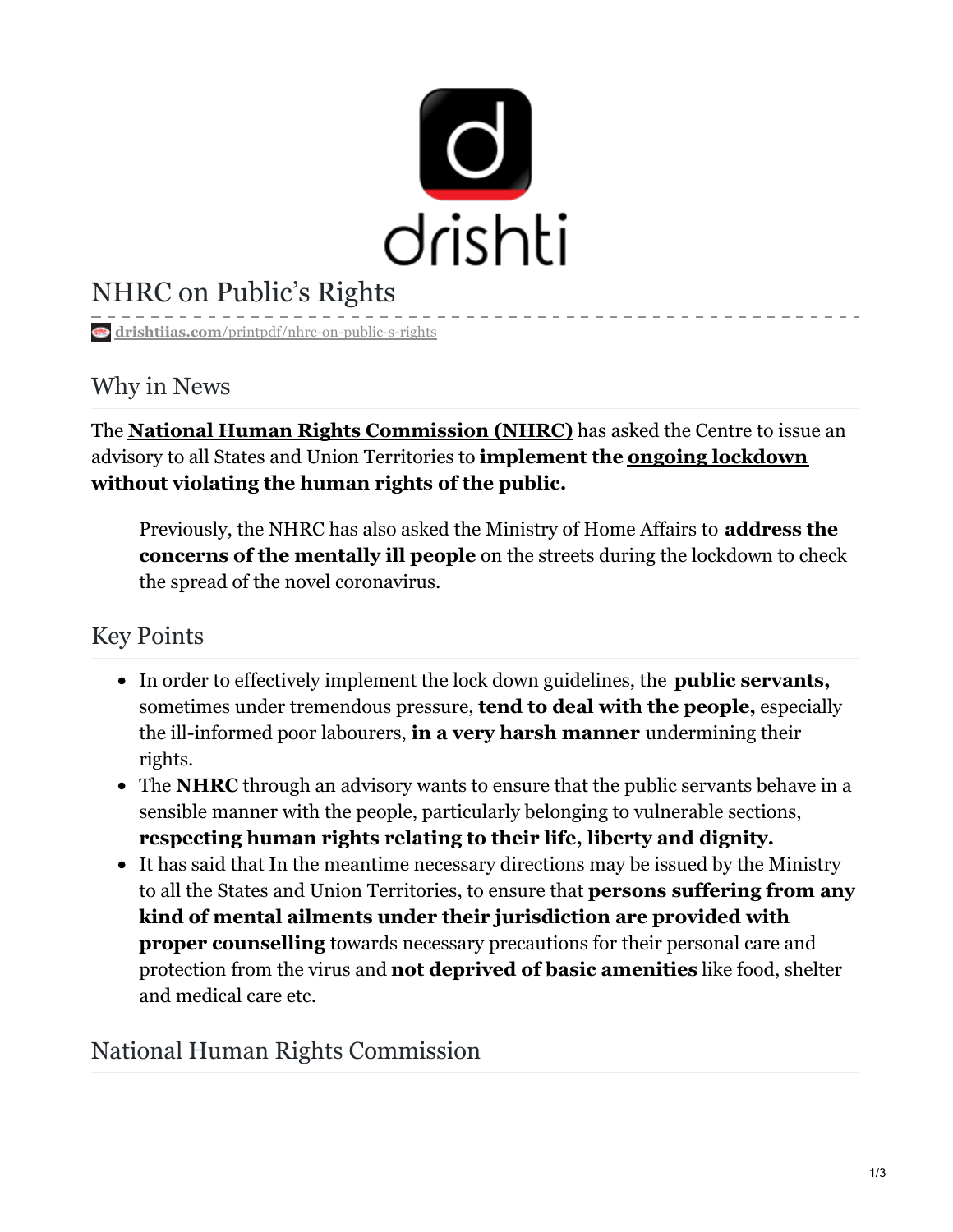**Statutory Body:** NHRC was established on 12  $^{\text{th}}$  October, 1993. The statute under which it is established is the **Protection of Human Rights Act (PHRA), 1993** as amended by the Protection of Human Rights (Amendment) Act, 2006.

The PHRA Act also provides for the creation of a State Human Rights Commission at the state level.

- **In Line with Paris Principles: Paris Principles** were adopted for the promotion and protection of human rights in October 1991, and were endorsed by the General Assembly of the United Nations in 1993.
- **Watchdog of Human Rights in the country:**The NHRC is an embodiment of India's concern for the promotion and protection of human rights.

**Section 2(1)(d) of the PHRA defines Human Rights** as the rights relating to **life, liberty, equality and dignity of the individual** guaranteed by the Constitution or embodied in the International Covenants and enforceable by courts in India.

- **Composition:** The commission is a multi-member body consisting of a chairman and four members. A **person who has been the Chief Justice of India or a judge of the Supreme Court** is a **chairman.**
- **Appointment:** The chairman and members are **appointed by the President on the recommendations of a six-member committee** consisting of the Prime Minister as its head, the Speaker of the Lok Sabha, the Deputy Chairman of the Rajya Sabha, leaders of the Opposition in both the Houses of Parliament and the Union Home Minister.
- **Tenure:** The chairman and members **hold office for a term of three years or until they attain the age of 70 years,** whichever is earlier.

The **President can remove the chairman or any member** from the office under some circumstances.